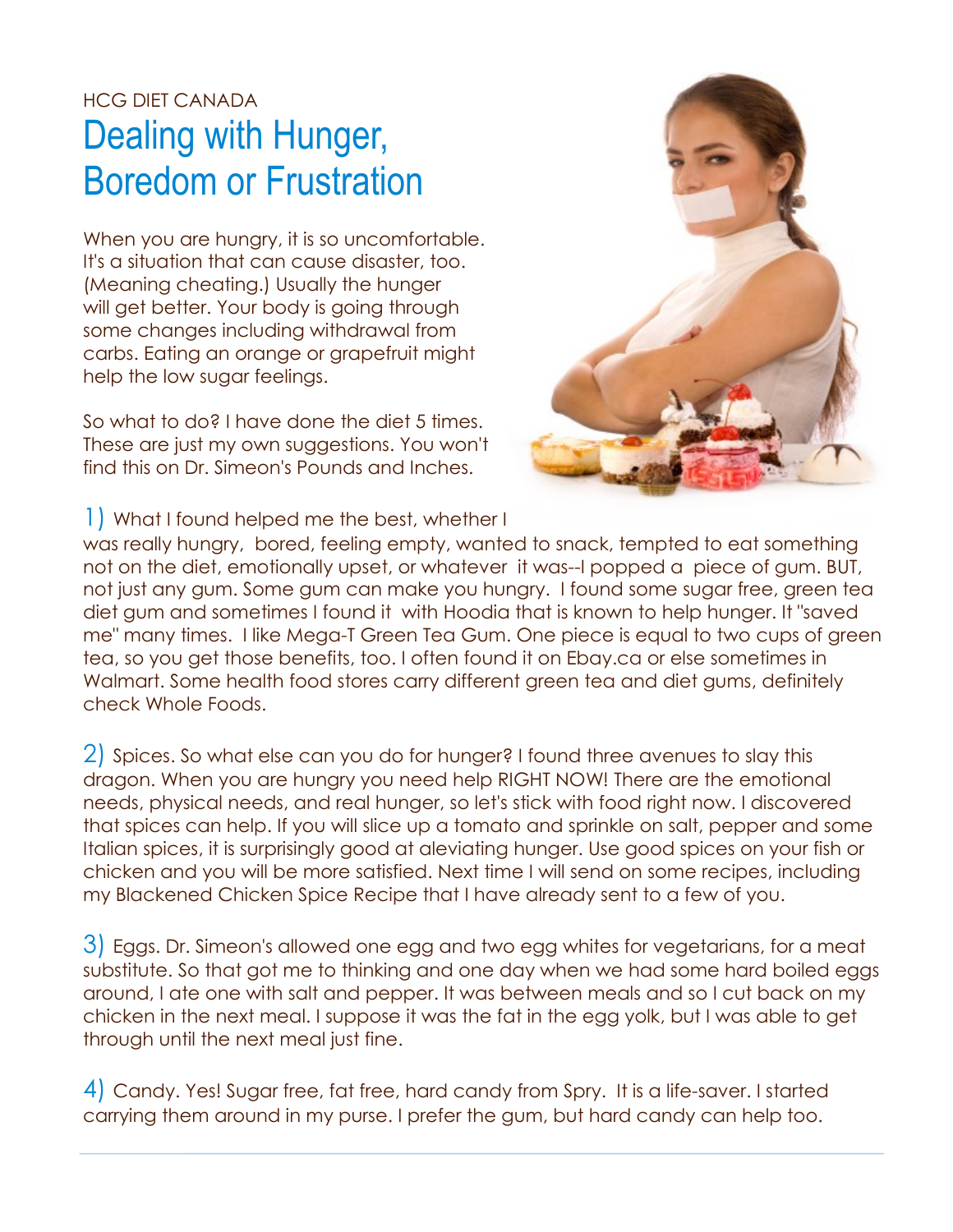5) How many times have you ever brushed your teeth and then decided you didn't want to eat anything? It can be quite effective.

6) This is a trick I learned, but it can be dangerous, so be careful. If you are really tempted to eat something right in front of you, and it is calling your name really hard, and you feel like you just can't resist, I have on occasion, taken one small bite, but didn't swallow. You can see how this can be tricky. I have done a lot of cooking for family and a few times I felt I needed to taste something, but didn't dare. But rarely, I did taste it, but discretely spit it back out, because getting on the scales with a weight loss the next morning, was more important to me, than eating something so delectable. So then I would go on in my mind and imagine how it would taste to eat more and taste it in my mind, eat it in my mind, and imagine swallowing it, and soon I found I could go without eating more. Isn't that weird? If it doesn't work for you, that's fine. If it scares you, don't even try it.

7) When I went through any kind of "hunger spell" which usually was the first week of a new round of the diet, I found it helped me to go online to our Facebook group "HCG DIET CANADA SUPPORT". I would read what others were writing, asking, and offering for advice, and it really helped motivate me to stick with the diet. Also, you can see some before and after pictures.



Fed up with how her diet is going, Charlene takes a more serious aim at her target weight.

8) If you spend some time daydreaming of a future time when you are slim and imagine an incident that would be especially pleasing you can pull up this "memory" at a "emergency" time. I especially like to imagine a big hug from a delectable male, real or imaginary, and his arms wrapping around my tiny waist and he says to me, "My, you are skinny." It is surprising how well this three second distraction can save you from indulging.

9) Also, I now take iodine in the form of Kelp, a supplement. Iodine in fish is known to help you lose better because it helps up your metabolism. Iodine is so needed in the diet, that it is added to salt. Please do yourself a favor and only use Iodized salt.

Iodine can help prevent hair loss, too.